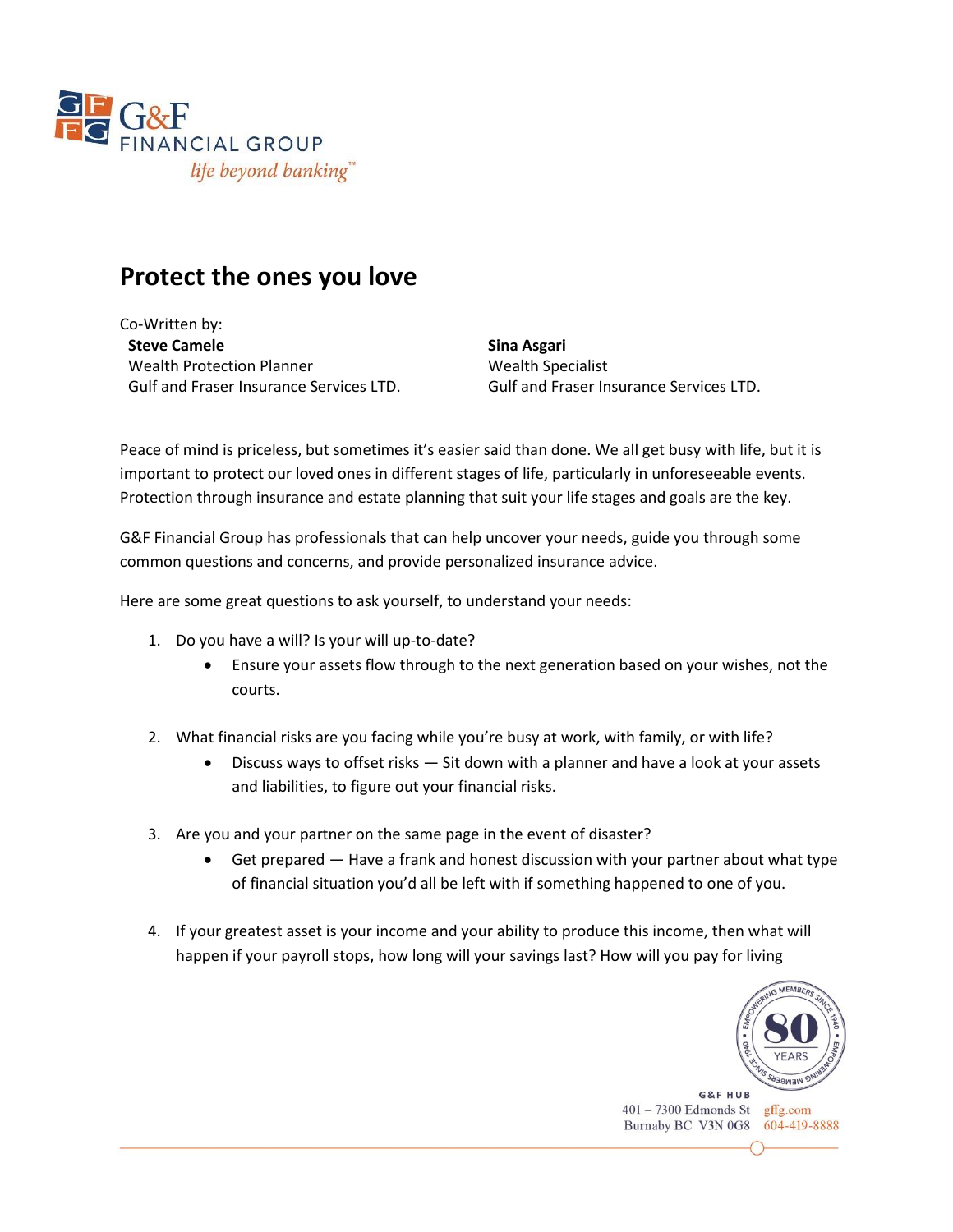

expenses, like a mortgage, rent, utility bills and any necessities of life? What about your children's education and activities?

- Get the peace of mind you need Protect your assets. Our insurance experts can help you whether you're starting a family, expecting a new child, or moving into a new stage in life.
- 5. You love having a child, but are you feeling hesitant whether it is a good idea with the cost of living?
	- Build a nest-egg for your children using whole life coverage as a savings tool for your loved ones, providing an accessible investment account with guaranteed cash values and growth that will follow them their entire lives, while also protecting their insurability.
- 6. What benefits does your workplace actually cover? Is there a need to supplement those coverages?
	- Discover what your workplace covers and determine if you need more. Without a plan, you may have to pay out of your own pocket for common healthcare expenses like prescription drugs, dental care, vision care, therapeutic services and more.

Life is an exciting and ever-changing journey — With so many milestones, such as buying a home or starting a family, needs change over time. No matter where you're at in life, get the coverage you need to give yourself and your loved one's peace of mind.

Our G&F Wealth Protection team is here to help you with these questions. Talk to us about what a customized insurance plan can do for you, to help protect you and those you love. Meet with Steve or Sina today.

> G&F HUR 401 - 7300 Edmonds St gffg.com Burnaby BC V3N 0G8 604-419-8888